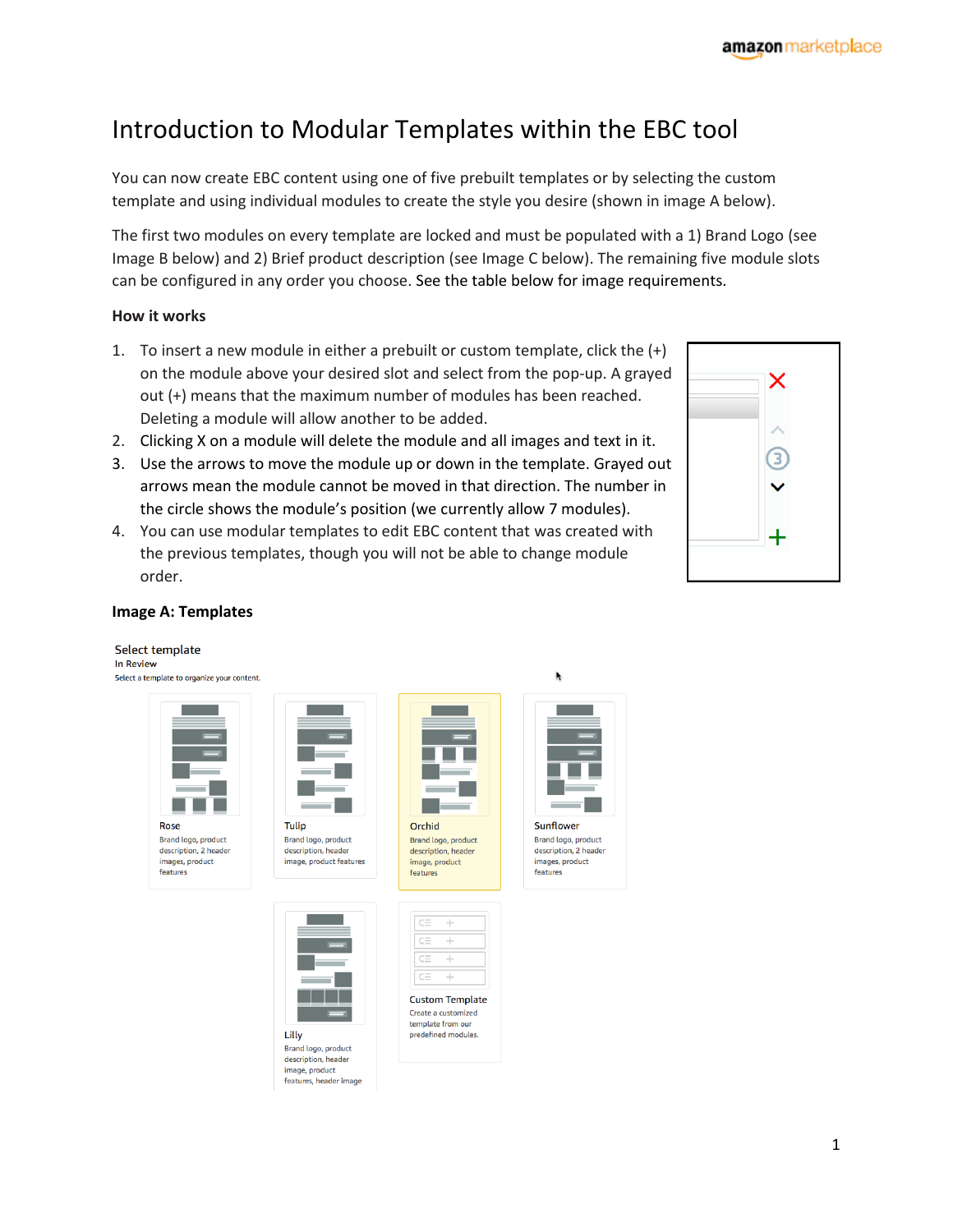### **Image B: Brand Logo module**

#### **Image B: Product Description module**



### **Image C: Example configurable module**

| B $I \cup \left  \begin{array}{c} \cdots \\ \cdots \end{array} \right $ |  |
|-------------------------------------------------------------------------|--|
|                                                                         |  |
|                                                                         |  |
|                                                                         |  |